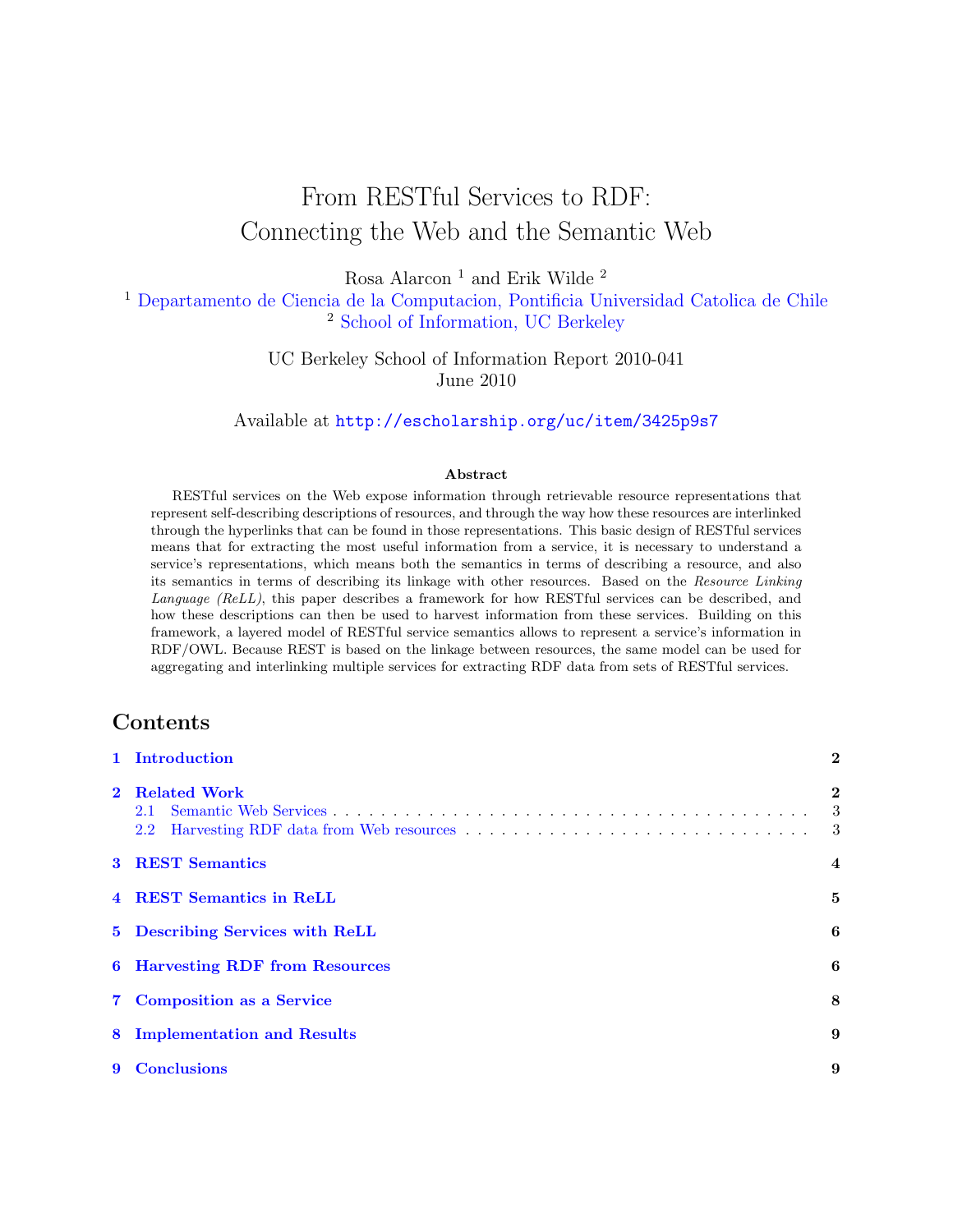#### <span id="page-1-0"></span>1 Introduction

The core model of the Semantic Web [\[6\]](#page-9-0) is centered around resources that are identified by URIs, and by descriptions that make assertions about these resources based on properties (which also are identified by URIs) and values assigned to these properties (which can be URIs or literal values). This interconnected network of URI-described resources is defined by the Resource Description Framework (RDF) [\[19\]](#page-10-0), and more sophisticated languages then build additional layers of semantics on this foundation. The underlying assumption of this approach is that the Web exposes a large number of resources, and that RDF can therefore be used to describe this large set of resources. In this paper, we describe how resources can be discovered using the Web's basic architectural principle (REST), and how this discovery process can be used to expose resources and their relationships as RDF data.

Large amounts of RDF interlinked data are required in order to provide a critical mass of information for developers, and reaching this critical mass is one of the initial problems of the Semantic Web vision. Therefore, there is a lot of activity in research projects that create large collections of RDF data by transforming structured data sources into RDF using specialized mappings, exposing the generated RDF dataset in RDF triple stores, often exposing query interfaces in a RDF-oriented query language such as SPARQL [\[26\]](#page-11-0). Resolvable semantic resource URIs are provided and triples provide connectivity in this graph of RDF data for steering semantic crawlers and Semantic Web browsers. Although this approach creates large collections of RDF data, they result in centralistic approaches where access is typically mediated through a single "endpoint" and require sophisticated mechanisms to retrieve, process, and publish the information [\[8\]](#page-9-0).

On the other hand, there is an increasing interest in the relationship of Representational State Transfer (REST) [\[16\]](#page-10-0), the architectural principle underlying the Web, and the Semantic Web. Approaches in this area vary from the semantic annotation of resources (e.g., hREST, SA-REST), to middleware that mediates resources handling, following in general the same approaches of more traditional SOAP/WSDL semantic services (e.g., WSMO). But REST requires a different approach because services are based on the principles of resources identified with unique and opaque URIs, that are resolved to clients in various "representations" with a media type, and are handled through a uniform interface. REST resources are interlinked through hyperlinks that are found in these representations and guide clients in their interactions with a service.

This paper presents a metamodel for describing RESTful services and a language for creating descriptions of these services that is based on REST's central principle, the hyperlinking of resources. This approach provides a natural mapping from the graph-oriented world of RESTful services (resources interlinked by links found in resource representations) to the graph-based model of RDF. It is possible to directly expose structured data in Web services that expose an interface in line with Representational State Transfer (REST) [\[16\]](#page-10-0), thereby supporting lightweight approaches for structured data [\[30\]](#page-11-0). Based on this starting point of using plain Web technologies, it is possible to go one step further and expose the same data based on Semantic Web technologies. Individual resource representations as well as the hyperlinks connecting them can be mapped to RDF in a variety of ways. Gleaning Resource Descriptions from Dialects of Languages (GRDDL) [\[10\]](#page-10-0) is a framework for doing this, but as long as there are well-defined mappings, any RESTful service can be transformed into an RDF graph. This even includes representations such as images or PDF documents, which might contain embedded metadata, which can be extracted with an appropriate toolset.

### 2 Related Work

Related work in Web services and Semantic Web can be broadly categorized into two areas. Semantic Web Services (Section [2.1\)](#page-2-0) deal with how to either annotate service descriptions with semantic annotations, or how to design and describe Web services that directly provide support for Semantic Web technologies. Harvesting (Section [2.2\)](#page-2-0) deals with the question of how to use existing Web services (often those which do not expose any Semantic Web data) in a way so that they can serve as providers for Semantic Web data.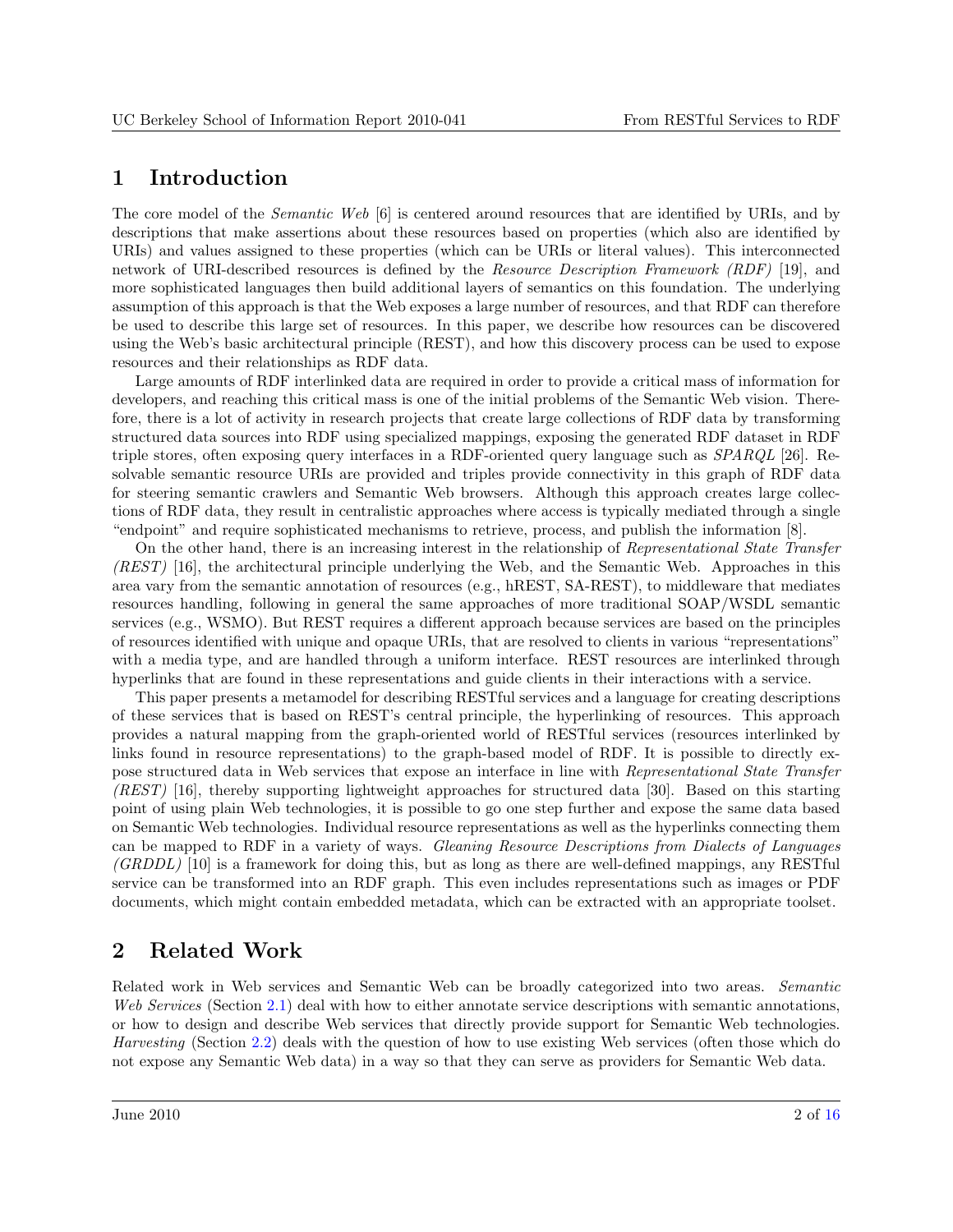#### <span id="page-2-0"></span>2.1 Semantic Web Services

Semantic Web Services (SWS) address mainly SOAP/WSDL services which, without additional annotations, are only focused on the syntax required for describing exposed functionality (operations, input and output types). SWS approaches extend WSDL services with semantic models. For instance, OWL-S [\[22\]](#page-10-0) proposes a meta-ontology describing services in terms of operations, inputs, outputs, preconditions, and effects; WSMO [\[28\]](#page-11-0) follows a similar approach though domain ontologies and goals are allowed for service discovery and composition, requiring a highly specialized reasoning platform. A lightweight approach is SAWSDL [\[14\]](#page-10-0), which allows annotations in WSDL descriptions referring to elements in a semantic model.

A similar approach has been proposed for RESTful services. Since REST services lack a service description, SA-REST [\[21\]](#page-10-0) and hREST/MicroWSMO [\[20\]](#page-10-0) propose a service description as an annotated resource (e.g., an HTML page) containing the list of input and output parameters, methods, and URIs exposed by a service by means of property value pairs or RDFa [\[1\]](#page-9-0) annotations. The description is transformed to RDF using a GRDDL-based [\[10\]](#page-10-0) strategy for generating a domain ontology in RDF, but no information about the REST resources themselves (instances) are retrieved. Battle and Benson [\[5\]](#page-9-0) provide similar annotations to WADL [\[18\]](#page-10-0) documents describing REST services, and also propose extensions to SPARQL in order to support an HTTP REST uniform interface. Extensions to the payload of the HTTP REST methods (e.g., PUT, DELETE and GET) are also proposed for keeping consistency between a REST resource and its semantic equivalence (a triple) in some triple store.

The main problem of these approaches is that they are based on the assumption of a "service endpoint" (which is then described semantically), so they basically reflect the RPC-style service model of WSDL/SOAP. By using a RPC-style for the description of the service, though, they do not align well with the principles of RESTful service design, since they disregard fundamental properties such as the hypermedia nature of REST, and the possibility of multiple representations for resources. They also introduce coupling in their design by adhering to URI templates for describing the URIs of resources, input, and output parameters [\[23\]](#page-10-0), or in the case of Battle and Benson, they introduce new semantics to the standard REST interface.

EXPRESS [\[2\]](#page-9-0) is a SWS model that explicitly avoids the RPC-orientation of the approaches mentioned so far. It starts from HTTP's uniform interface, and then describes the available resources in an OWL ontology. However, the model of EXPRESS is a centralized one as well, because it is assumed that there is a complete description of a Web Service's available resources, and then this description is used to generate URIs for classes, instances, and properties.

#### 2.2 Harvesting RDF data from Web resources

As a rough classification of how to extract RDF from existing Web sources, there are approaches built specifically around using one particular dataset/service, such as DBpedia [\[4\]](#page-9-0) and the growing set of other datasets exposed as linked data, and there are generic approaches. The generic approaches can be further categorized into those that extract information based on the explicit structures found in data sources; and those that utilize additional rules for information extraction, often based on Natural Language Processing (NLP) or other information retrieval methods.

In the approach described by Futrelle [\[17\]](#page-10-0), RDF is used as the "integration layer" in a scenario of heterogeneous data sources, and the main focus is on harvesting well-known and cooperating data sources. This approach thus falls in the category where it can be applied to a variety of data sources, but they have to be cooperating in the sense that they expose RDF themselves. The harvester's main role is to be notified of new and updated data, and to pull it in from these sources. While this scenario uses RDF's power to unify heterogeneous data sources on the metamodel level, it is only applicable in closed and cooperating settings. In our approach, data sources are not required to publish RDF themselves. As long as access to data is provided through RESTful services, they can be harvested and used as RDF. A weakness of the current implementation is that updating is not supported in a way that allows efficient incremental updates, but we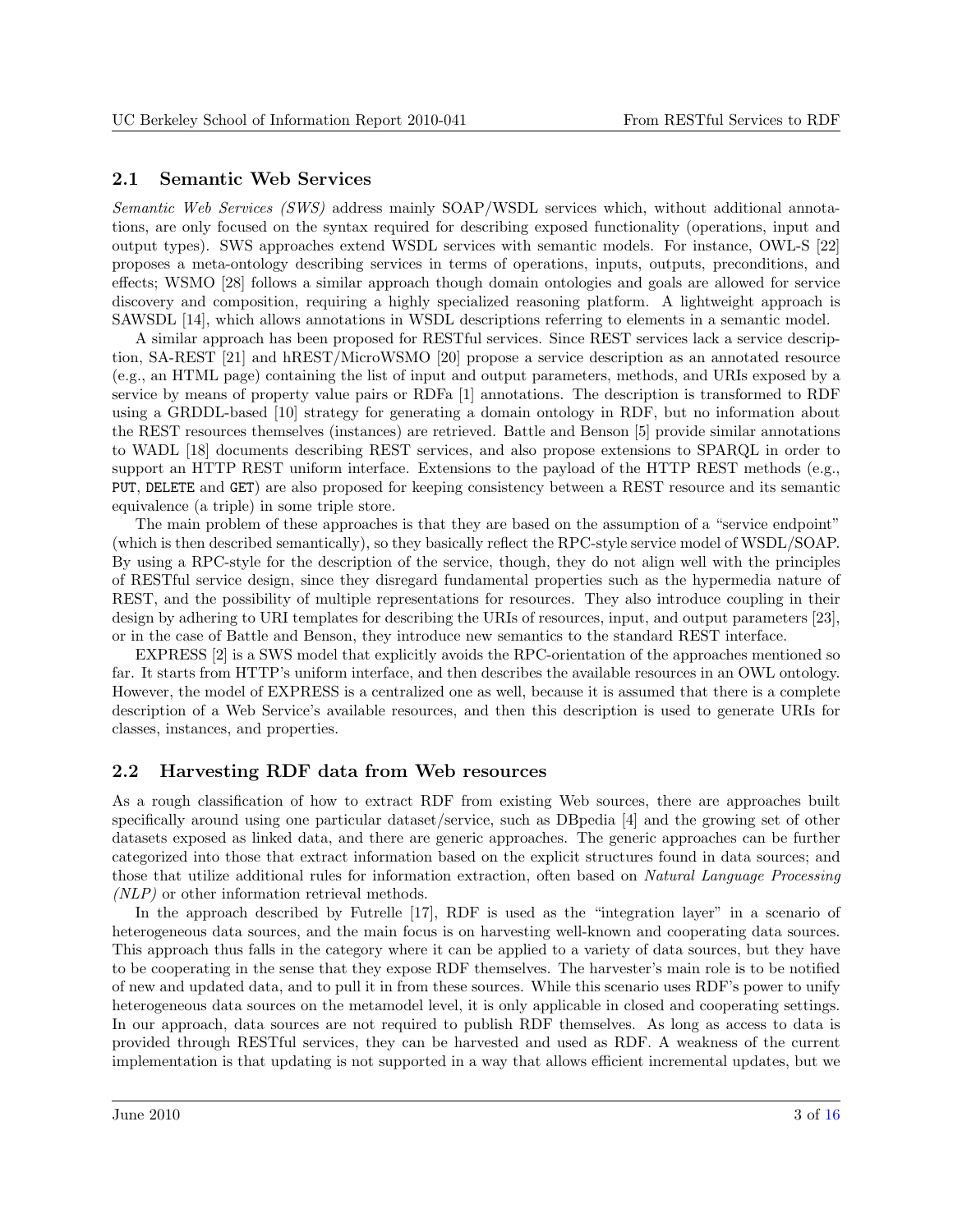<span id="page-3-0"></span>plan to address this issue in our future work mentioned in Section [9,](#page-8-0) where we describe extensions to our language that represent update services (and thus the ability to use those for incremental updates) on the language level.

SOFIE [\[29\]](#page-11-0) focuses on information extraction from Web resources, and ANGIE [\[25\]](#page-11-0) on using both extracted information and Web services endpoints, for building a more interactive system that does not require an exhaustive crawl of data, but retrieves information on demand. SOFIE thus falls into the category of approaches that start from resource representations, and use information retrieval methods to extract RDF from them. The current implementation of ANGIE focus on the dynamics of query processing in the RDF data managed by the system, and uses a hardwired set of Web services as the back-end. Similar to SA-REST, it uses a set of lowering/lifting transformations to translate the results of function calls from and to RDF. ANGIE focuses on SPARQL processing (the framework is able to use Web services while processing SPARQL queries), and less on the ability to easily accommodate a large variety of RESTful services.

Deimos [\[3\]](#page-9-0) is another system that starts with information found on Web pages or through Web forms, and then uses semantic analysis to map the syntax of these representations to semantically richer information. Instead of relying on the richness of links discovered in known resources, though, the approach taken in Deimos uses tagging services to discover new resources.

### 3 REST Semantics

Unlike WSDL services that expose URIs identifying endpoints where service functionality can be invoked (based on the underlying RPC model), REST services expose URIs for a set of resources and clients encounter URIs by following hyperlinks. In order to avoid coupling between clients and servers, resource URIs must be opaque, that is, no assumptions must be made about the structure of the URI (a popular approach that violates this principle is that of URI templates, where URIs are composed based on a template and instantiation rules). Instead, resource URIs must be discovered by following the hyperlinks embedded in a resource representation, which ensures that clients are not tightly coupled to any particular URI structure [\[24\]](#page-10-0).

REST requires a uniform interface that depends on the scheme used for a URI, in case of HTTP, the standard methods are GET, PUT, POST, DELETE, and OPTIONS. Methods are external to the resources, and are invoked by sending standard messages to the server indicating the URI of the requested resource, the method, the payload of the message and possibly standard metadata (HTTP header fields). These invocations may force changes in the state of the resources according to the semantics of the method. REST resources are conceptual entities that belong to the application logic, and are rendered to the user as representations that convey a standardized format or media type (e.g., text/html,application/xml, etc.). The content of representations depends on the application scenario and requested resource, but in RESTful designs they must contain the necessary links that allow clients to discover other resources (or affect the state of a resource) by following such links.

These properties imply that there are no "endpoints" for the case of REST services, instead there is a collection of resource URIs and a set of standard operations. A resource can have multiple representations (e.g., plain text, HTML, or PDF) that can be negotiated. Resource URIs are discovered by following the links contained in representations, that is, representations contain links to related representations. The sources for semantic information differ greatly from the WSDL model: In REST graphs, resources, links and representations are fundamental, whereas in WSDL, the complexity of an exposed service is often mostly exposed as a set of available functions that must be known in advance, and then can be invoked by the client.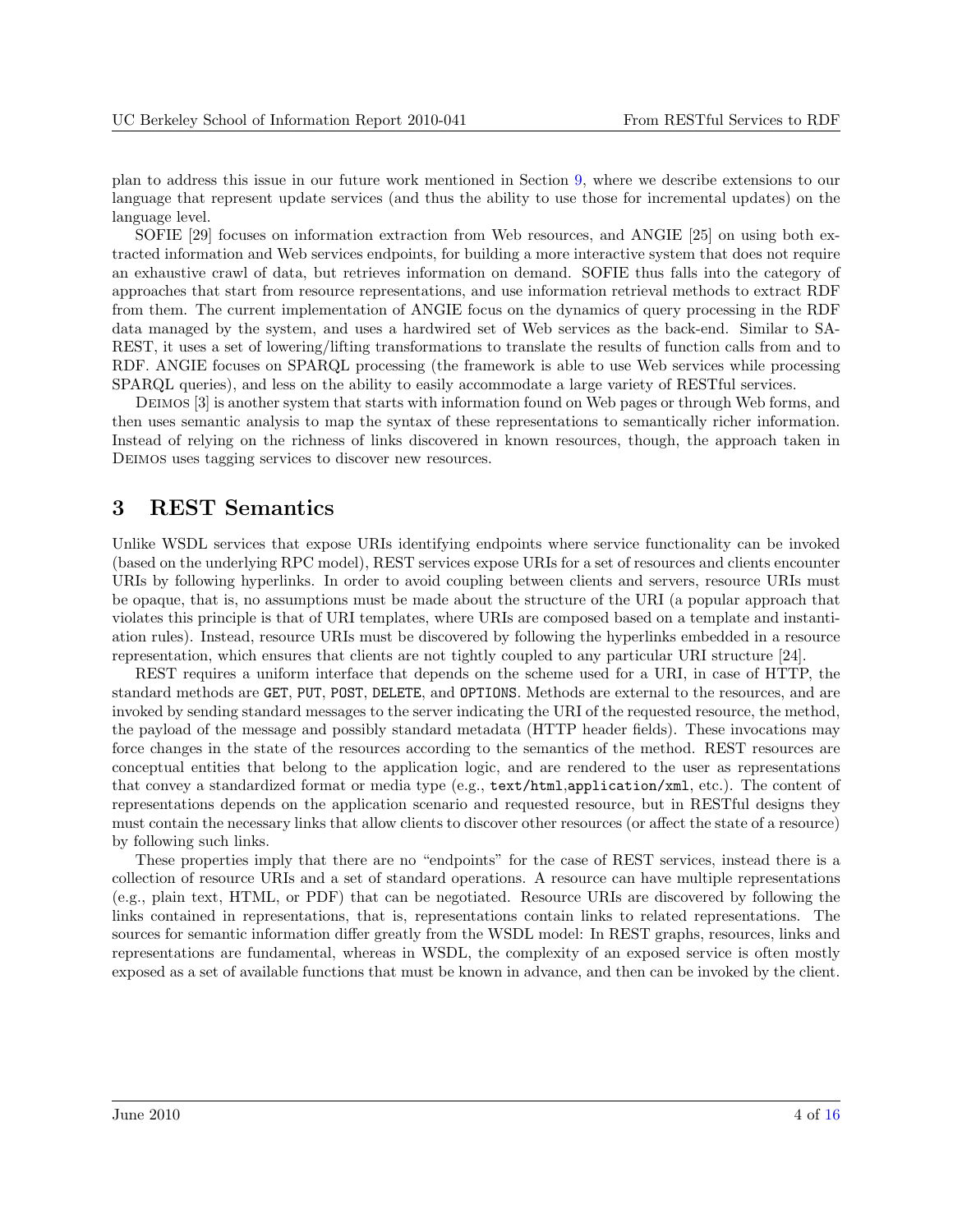<span id="page-4-0"></span>

Figure 1: ReLL Metamodel for the description of REST services

### 4 REST Semantics in ReLL

Figure 1 shows a metamodel for REST service descriptions. This metamodel is the basis for the Resource Linking Language (ReLL) which is a language describing interlinked REST resources, and thus the service that can be accessed by interacting with those resources. A service provides one or more resources, with human readable names, descriptions and a URI. URIs are opaque and are only described as patterns (e.g., regular expressions), but even those are optional. Resources may have representations, that is, the serialization of the resource in some syntax (e.g., HTML, Atom, etc.) and can be associated with schemas for possible validation (of retrieved resources).

Representations may contain *links*, relating the represented resource to a *target* resource. A link may have a *link type* defining the semantics of the link, a name, and a description. Links can be extracted from resources by using a selector, which in case of XML-based representations is an XML Path Language (XPath) expression that allows structured selections within XML document trees. Links can also provide additional information on how to use a specific protocol when following the link. ReLL does not restrict the use of protocols to Hypertext Transfer Protocol (HTTP) [\[15\]](#page-10-0), but for HTTP, it supports additional information about the method to be used in the request, and optionally the request payload if additional information such as query parameters or a request entity is required. Methods depend on the protocol, and thus additional methods provided by HTTP extensions such as  $WebDAV$  [\[12\]](#page-10-0),  $CalDAV$  [\[11\]](#page-10-0) or PATCH [\[13\]](#page-10-0) can also be used.

Links that do specify a URI pattern might use URIs that do not match the pattern, indicating that it leads to a resource that is outside the scope of the service description. This means, that an application such as the crawler described in Section [8](#page-8-0) shall not dereference that link. This highlights the fact that it is possible to have more than one description of a service, depending on the specific interests when using that service. Thus, a ReLL description often serves a specific purpose when using a service, and thus different users of a service might want to use different ReLL descriptions of that service, excluding or constraining the service with regard to representations or links they are not interested in.

Well-known linking patterns such as collections (e.g., "paged" representations) are modeled as *collection* links. These links represent sets of representations that correspond to a collection of resources. Collection links are not allowed to specify a *target*, since the target of a collection link is the same resource that contains the collection link.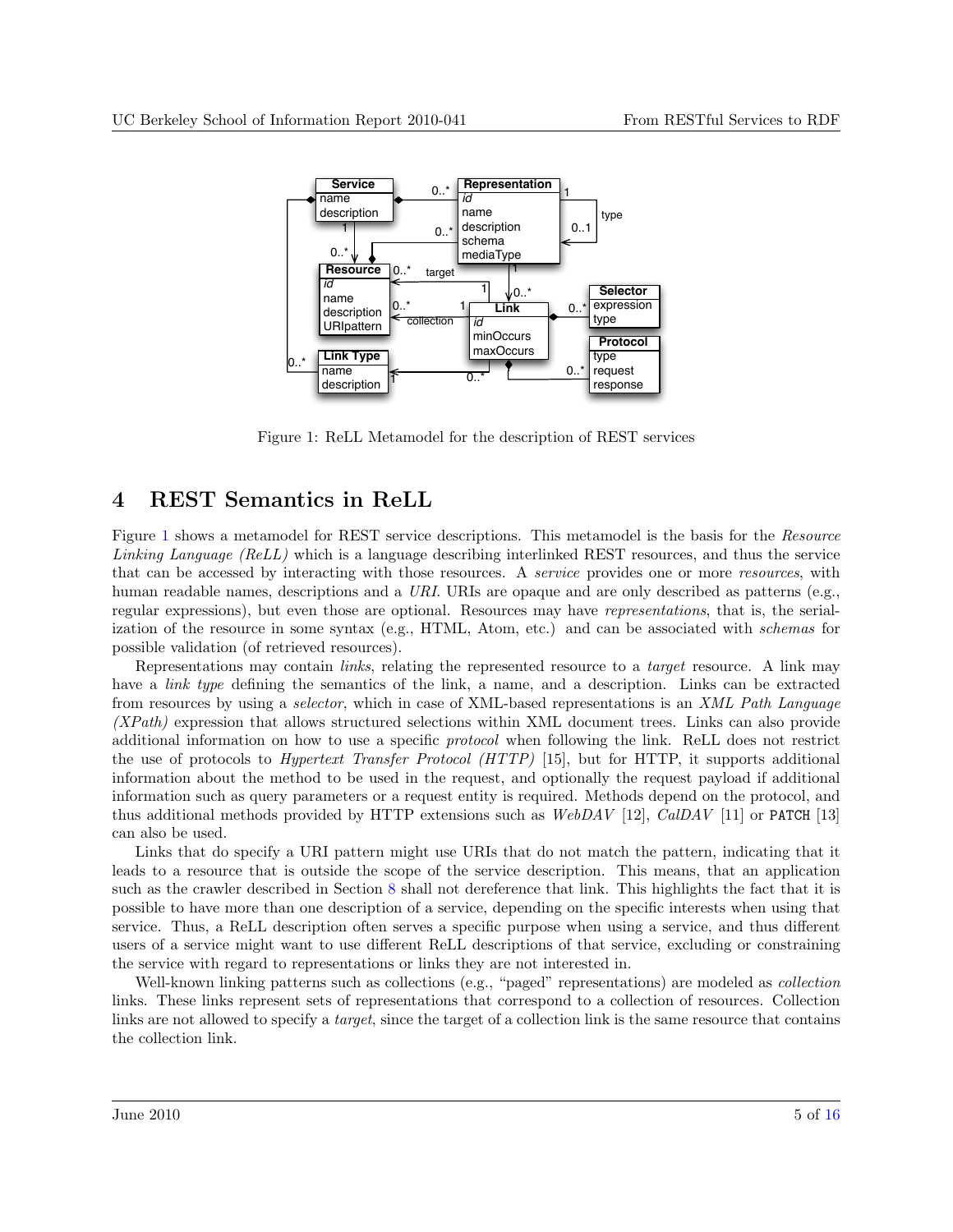```
<resource xml:id="person">
 <name>Person Page</name>
 <desc>The home page for a person.</desc>
 </ri match="http://.*?/people/(faculty|students|staff|visitors)/[a-zA-Z]+" type="reqex"/>
 <representation xml:id="person-html" type="http://www.iana.org/assignments/media-types/text/html">
   <name>Person HTML Page</name>
   <link xml:id="person-website" type="website">
       <selector select="//div[@class = 'field-field-person-website']//a/@href" type="xpath"/>
   </link>
   <link xml:id="person-course" type="personcourse" target="course">
       <selector select="//span[@class = 'views-field-title']/a/@href" type="xpath"/>
       <protocol type="http">
           <request method="get"/>
            <response media="http://www.iana.org/assignments/media-types/text/html"/>
       </protocol>
   </link>
 </representation>
</resource>
```
Figure 2: A snippet of a ReLL Description for the School of Information Web Site

# 5 Describing Services with ReLL

ReLL descriptions are XML documents created according to the ReLL schema. Figure [3](#page-6-0) shows part of the description of the service that publishes interlinked HTML pages on the Web site of the School of Information at UC Berkeley. This service is a Web Content Management System (CMS) publishing interlinked Web pages. Even though we have no control over that CMS, we can describe the set of paged made available my it as a set of interlinked resources. Figure 2 shows only one resource, a person's page that links to the courses taught by that person and the person's personal home page, and in general, we did not strive for completeness in that demonstration scenario.

Rectangles in Figure [3,](#page-6-0) which is a graphic representation of the ReLL model, represent resources, and rounded rectangles their representations. Arrows between representations and resources are links. Collections are sets of resources of the same type (e.g., *courseList*). The collection itself is a conceptual resource with no representation or URI. The rectangle labeled as "Website" corresponds to a resource that is out of the scope of the service, it thus has no representation. The link that leads to this resource from a "person-html" representation does not include the target as show in Figure 2.

# 6 Harvesting RDF from Resources

Figure [4](#page-7-0) shows the ReLL metamodel mapped to a RDF/OWL semantic model. We consider four layers in the semantic model. Layer 1 corresponds to the upper ontology that describes general REST semantics, layer 2 corresponds to a domain ontology describing a specific RESTful service (e.g., the Web site of the School of Information). Layer 3 contains the data discovered when crawling the service, that is, the REST resources. Layer 4 contains information about concrete representations that have been used for establishing the resource relationships of Layer 3.

The elements with dashed outlines in Figure [4](#page-7-0) correspond to the following strategy: The resource, representation and collection elements in the ReLL metamodel correspond to classes of the upper ontology in layer 1. Selector is not considered since it is a medium for selecting elements embedded in the Web representation content. We have made a difference between how links work in the realm of the Web, and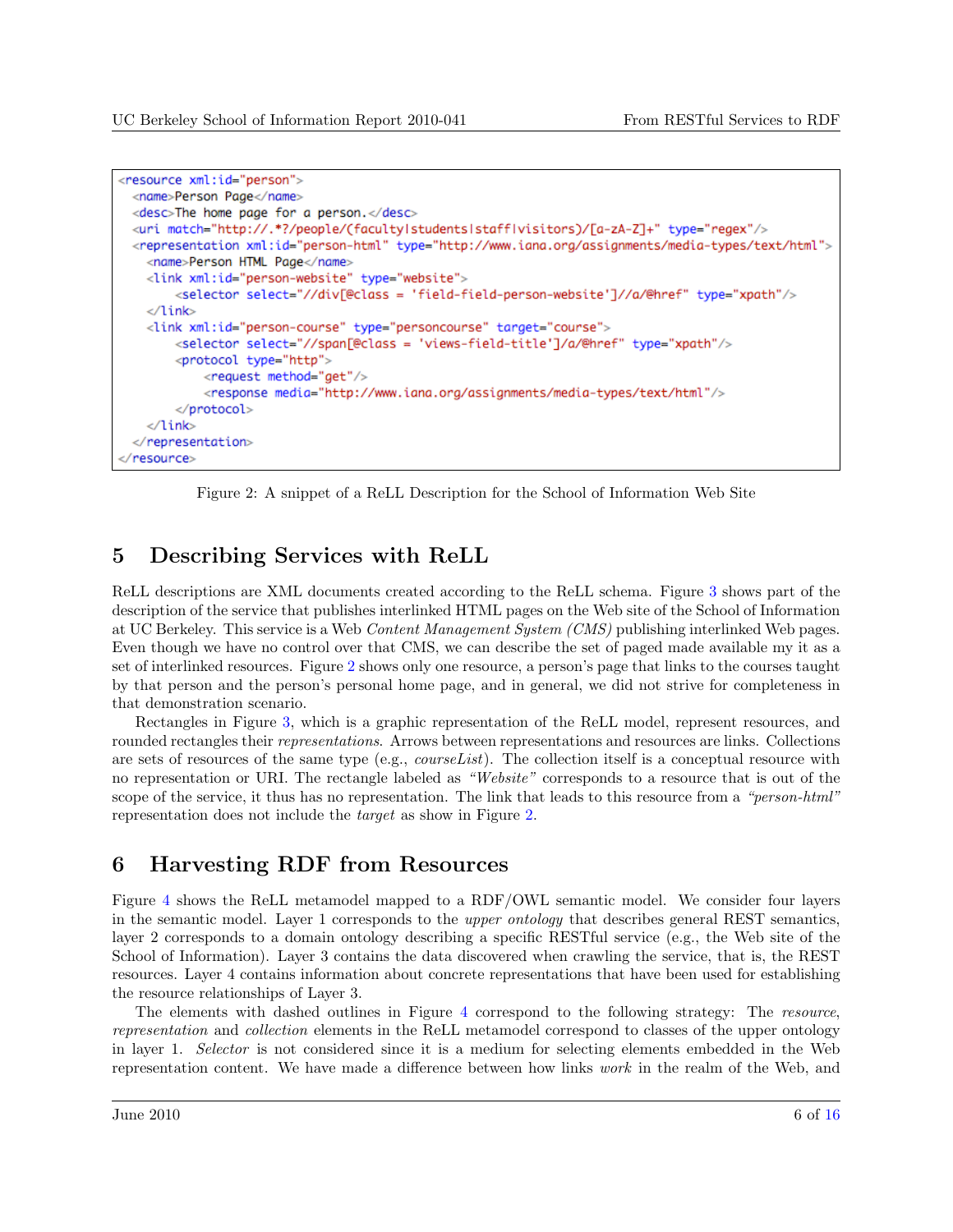<span id="page-6-0"></span>

Figure 3: A ReLL based model for the School of Information Web site

what links *assert* in the realm of the Semantic Web. In the former case, links are contained in representations and thus relate representations to resources; in the latter case, representations are considered as provenance, merely indicating the source of the crawled information. Hence, in our model, representations represent resources, and links relate resources to resources. Figure [5a](#page-12-0) presents the upper ontology in N3 format.

Layer 2 corresponds to the domain ontology describing a REST service. REST resources do not have types, only their representations have media types. In the Semantic web, resource types allow a more expressive model that facilitates tasks such as querying and inferencing. ReLL resources and representations are translated into subclasses of the upper ontology<sup>1</sup> and *link types* become subproperties of the rell:link property. Figure [5](#page-12-0) presents a subset of the generated classes (c) and properties (d). Labels and comments are omitted and the subset is limited to the example shown in Figure [4.](#page-7-0) Collections are classes (e.g., courselist) and their members are explicitly linked by means of the link type.

Layer 3 contains REST resources modeled as individuals of the domain classes ( $\texttt{rdf:type}$ ). Since REST resources have unique identifiers, we maintain them for identifying the individuals. We create subproperties of the domain relationships for relating actual individuals and use the link identifiers for naming them. Figure [5e](#page-12-0) describes the case for person-course and course-page-course properties. We also restrict their domain and range. Figure [5f](#page-12-0) presents the triples asserted for the individuals shown in Figure [4](#page-7-0) as well as their relationships. The REST resources themselves are transformed to RDF following a GRDDL approach. Figure [6](#page-13-0) shows the attributes obtained for individuals of type person. Notice that it is possible to annotate the relationships between the REST resource (erikwilde) and its attributes. In the figure these relationships are annotated with  $vCard$ , but other information models can be used.

Layer 4 represents provenance. Triples obtained in layer 3 are produced when crawling a REST service, that is, a REST resource URI was dereferenced and its representation obtained, and the links to related resources were retrieved from the representation by evaluating the XPath expressions indicated by ReLL selectors. This process generates a number of triples that are tied together as a named graph [\[9\]](#page-9-0), where the name is a generated ID (e.g., school:r391588838). The ID identifies a representation which is also asserted as an instance of a media type (and hence an instance of a rell:representation). A relationship between the representation and the resource (rell:represents) is also asserted (Figure [5g](#page-12-0)). We have modeled concrete representations as classes that derive from abstract representations, which correspond to media types. Figure [5b](#page-12-0) presents an example of the media type classes describing text/html, image/jpeg, application/atom+xml, and application/xml media types.

 ${}^{1}$ For representations, the upper ontology contains all standardized media types from the IANA registry as classes.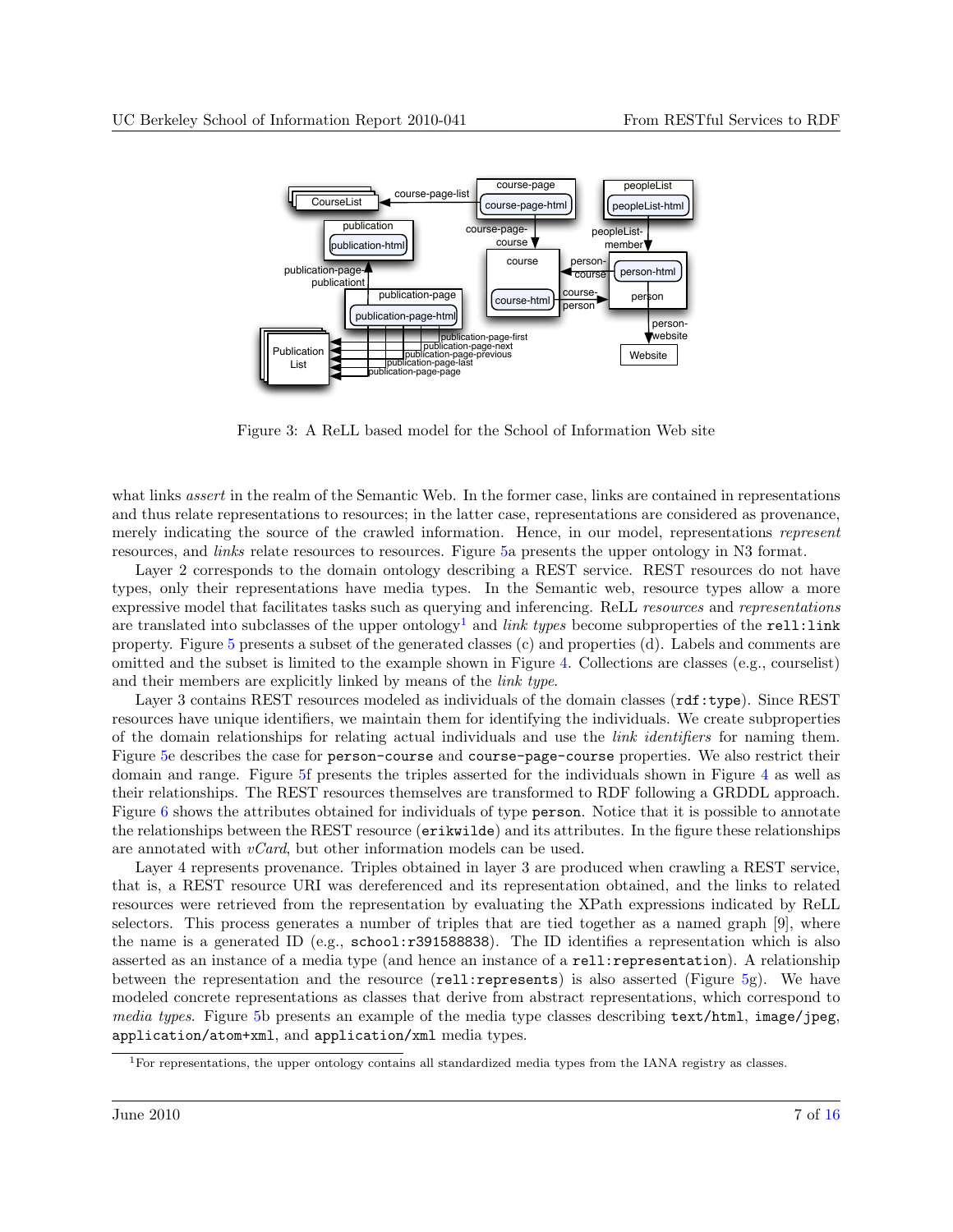<span id="page-7-0"></span>

Figure 4: Semantic model for the REST Services Metamodel

Media types are annotated in the ReLL descriptions (Figure [2\)](#page-5-0). Abstract representations are supported as classes that serve as the basis for other abstract or concrete representations. In Figure 4, the text media type is an abstract representation that serves as the basis for the text/html media type, which is also an abstract representation and serves as the basis for a concrete representation, that is an HTML page describing a person.

### 7 Composition as a Service

Three other REST services besides the School of Information Web site have been described using ReLL: a service that publishes Atom feeds through a REST API corresponding to Twitter, a service that publishes interlinked HTML pages corresponding to the Web site of Flickr, and a service that publishes an XML document listing the identities of the users of these applications (this service provides the "glue" for associating different user identities in the other services). Figure [7](#page-13-0) presents ReLL models for each of these applications labeled as 1 (School), 2 (Twitter), 3 (Flickr) and 4 (UserMap) respectively.

The UserMap service publishes an XML document that groups together user identities for all three services (School, Twitter, and Flickr), and thus the composition accomplished by the UserMap service is simply another service, one that provides the "glue" that is required to connect the aggregated services into a connected composition of resources. For the RDF mapping, an XSLT transforms the XML document into triples that establish the equivalences between these resources through owl:sameAs assertions. Figure [8a](#page-14-0) presents the triples for one user. Notice that for the Twitter case, two URIs are considered, the URI of the resource as obtained from the REST API, and the URI of the resource as obtained from the Twitter Web site. The proposed approach allowed us to perform SPARQL queries that cover many REST services, as shown in Figure [8b](#page-14-0). The query retrieves the list of distinct flickr:cameras for all Flickr photos of a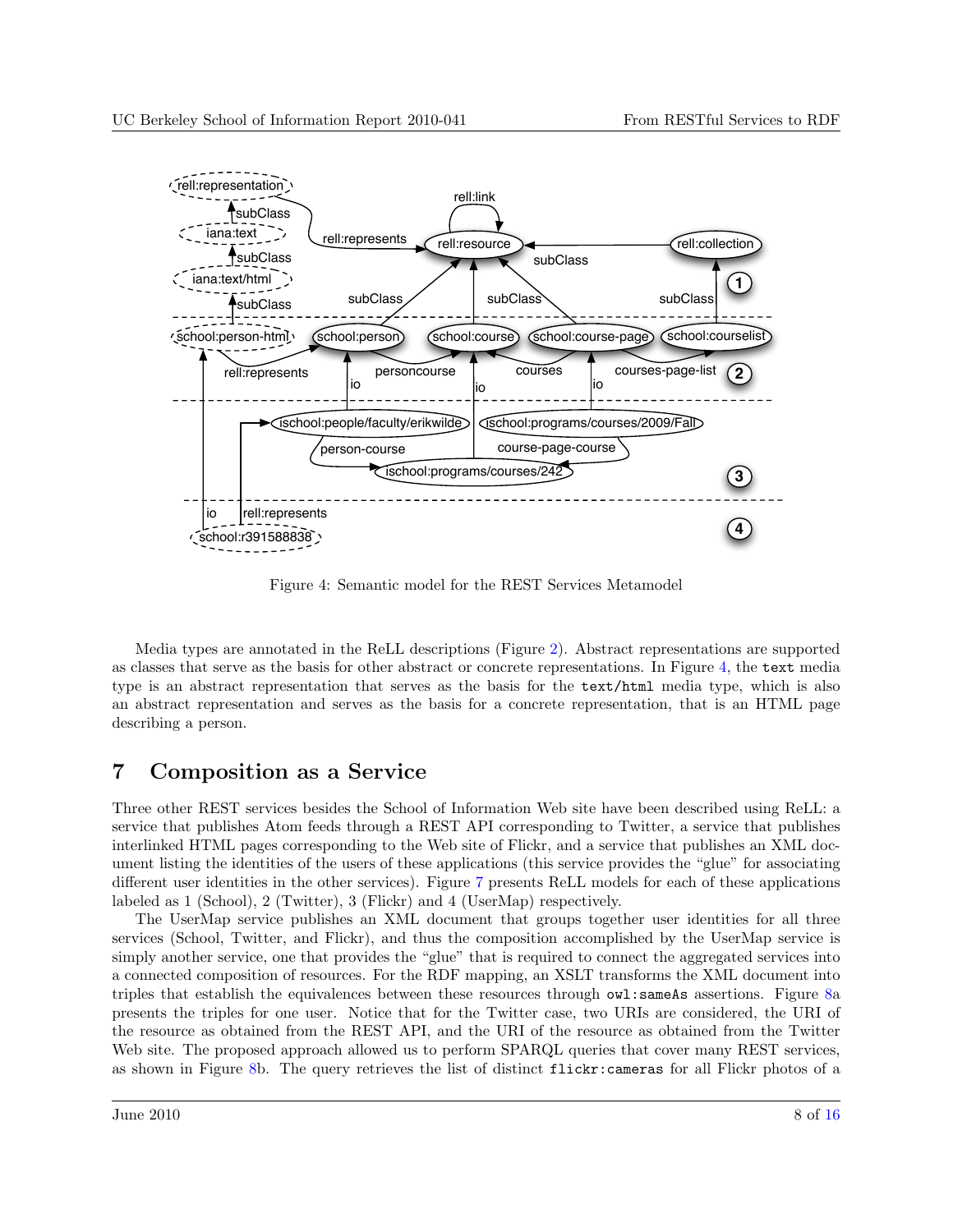<span id="page-8-0"></span>person. Figure [8c](#page-14-0) presents a snippet of the results for the user erikwilde.

Figure [8c](#page-14-0) can serve as a demonstration of the overall value of our approach. The fact that a particular URI identifies a person is established by using the information available on the School of Information Web site. The fact that this person is the  $ovl: \mathsf{same}$  As some Flickr user has been established by the UserMap service, where a table of associated user identities has been transformed into RDF by a GRDDL XSLT transform. That Flickr user's photos have been crawled by using the ReLL description of the Flickr service and transforming this information into RDF. Finally, the metadata about the particular camera used for each photo has been extracted from each photo's information page, again through GRDDL XSLT. This means that the only information required to get to a connected graph that can be queried as shown in Figure [8b](#page-14-0) are ReLL descriptions, XSLT transforms for some resource types, and a composition service.

#### 8 Implementation and Results

Figure [9](#page-14-0) shows the components for harvesting triples from RESTful services. Services are described by ReLL generating XML documents that direct the actions of a Web crawler. Since REST services do not have "endpoints", a list of seed URIs is required. There is no guarantee that the whole resource graph will be covered since this depends on how well the resources of a service are connected. While crawling, a translator component is invoked for generating RDF triples. Translation is optional, a property file gives the translator the mappings between the resource's type (e.g., person) that is required to translate to RDF, and XSLT code. XSLT transforms are defined for ReLL description in order to generate domain triples (Layer 2), and for the representation contents in order to generate attributes (Layer 3). Resource URIs, resource types and link types are passed to the translator in order to assert individuals and properties. We use Sesame 2.0 as triple store and the system is implemented in Java.

Sesame supports named graphs as context, which is a fourth component that can be added to a triple, and it is possible to treat that fourth component as a semantic resource  $(\textit{rdf:Resource})$ . There is no need to modify the triples, since context is manipulated trough Sesame's Java interface. Triples corresponding to the "upper" ontology and media types taxonomy are asserted into the triple store directly. Figure [10](#page-15-0) presents the results of querying the triple store for ischool:people/faculty/erikwilde through the Sesame export functionality. In the first row the representation element is shown and is presented as the context element (quad) in the following items. For the triples in Layer 3 (such as those with school:course-person) a new triple is inferred, since the property is a subproperty of rell:link, and in this case there are not a context elements.

#### 9 Conclusions

In this paper we propose a method and implementation for harvesting triples from services and service compositions that follow the REST architectural principles. Most Web sites fall into that category, which implies that a large dataset may be available to be translated to RDF. We propose a lightweight approach that places a strong emphasis on flexibility by decoupling the main components. That is, REST services do not require modifications and do not depend on existing ReLL descriptions for our approach, and ReLL descriptions do not contain information for the translation to RDF, they can be used independently for other purposes such as documentation or as the starting point for a service contract. Mapping is isolated in one layer and as far as possible can be configured by dynamic files. We believe that this approach is sufficiently generalized to be applied to various data sources provided that they follow the REST architectural principle.

Currently, we are not providing information about the representations in the RDF data, but we intend to continue this work in that direction. We consider that they may include time stamps indicating the last time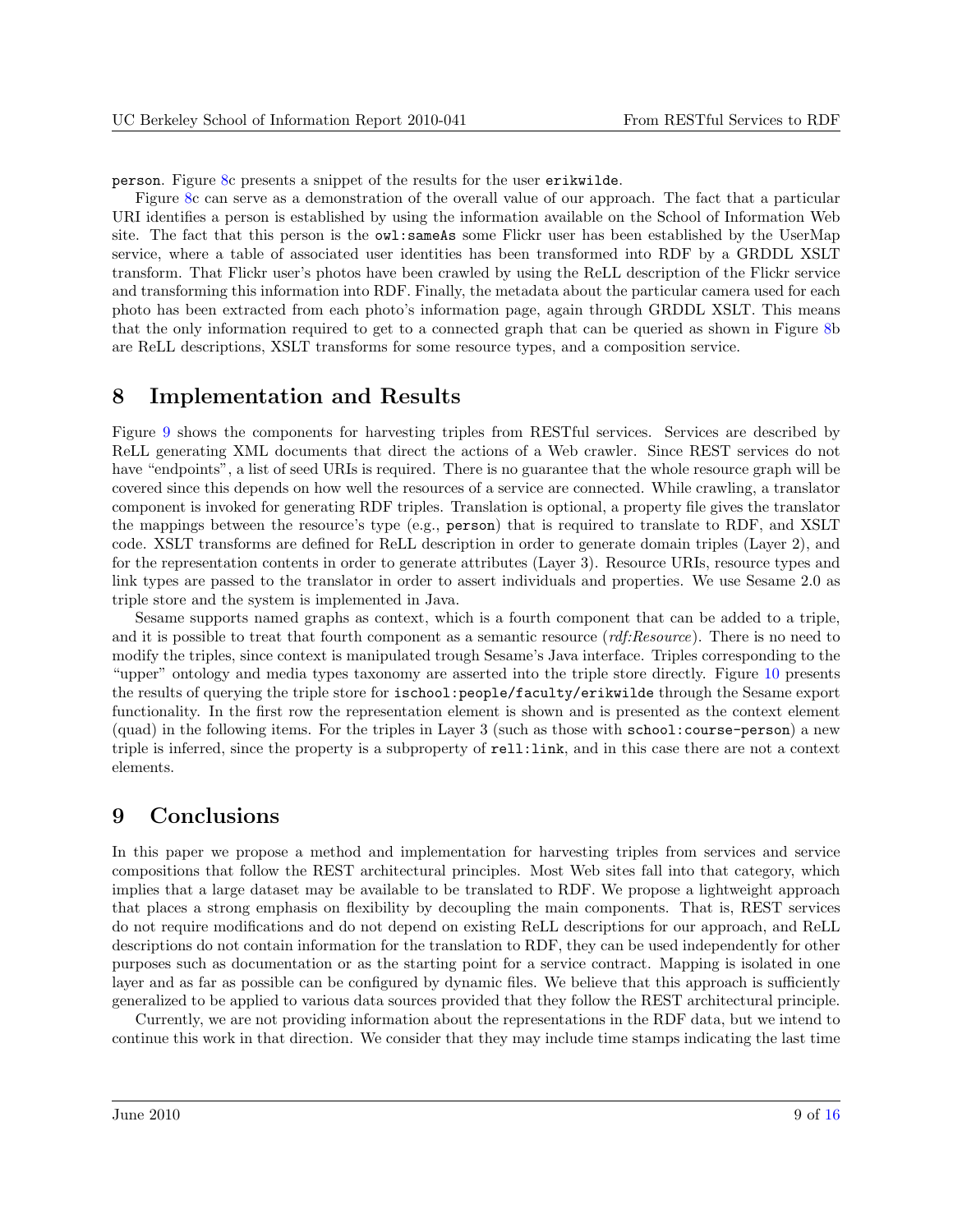<span id="page-9-0"></span>when the resource was crawled, entity tags (ETags) served by Web servers indicating whether the resource has changed since the last retrieval, or other HTTP metadata.

The two most challenging research questions we are facing is whether we can extend the architecture to support incremental harvesting, so that large services do not need to be completely recrawled for getting updates, and whether we can further extend this direction by supporting "on-demand service access", so that queries into the triple store are actually mapped to live services instead of using harvested triples. In that latter case, the triple store would essentially become a cache instead of a separate dataset, and the problem of deciding whether to serve harvested RDF or whether to selectively recrawl the underlying services might nicely translate into the more general problem of how to efficiently describe and use cacheable services on the Web.

### References

- [1] Ben Adida, Mark Birbeck, Shane McCarron, and Steven Pemberton. RDFa in XHTML: Syntax and Processing — A Collection of Attributes and Processing Rules for Extending XHTML to Support RDF. World Wide Web Consortium, Recommendation REC-rdfa-syntax-20081014, October 2008.
- [2] Areeb Alowisheq, David E. Millard, and Thanassis Tiropanis. EXPRESS: EXPressing REstful Semantic Services Using Domain Ontologies. In Bernstein et al. [7], pages 941–948.
- [3] José Luis Ambite, Sirish Darbha, Aman Goel, Craig A. Knoblock, Kristina Lerman, Rahul Parundekar, and Thomas Russ. Automatically Constructing Semantic Web Services from Online Sources. In Bernstein et al. [7], pages 17–32.
- [4] SÖREN AUER, CHRISTIAN BIZER, GEORGI KOBILAROV, JENS LEHMANN, RICHARD CYGANIAK, and ZACHARY IVES. DBpedia: A Nucleus for a Web of Open Data. In KARL ABERER, KEY-Sun Choi, Natasha Fridman Noy, Dean Allemang, Kyung-Il Lee, Lyndon J. B. Nixon, Jennifer Golbeck, Peter Mika, Diana Maynard, Riichiro Mizoguchi, Guus Schreiber, and PHILIPPE CUDRÉ-MAUROUX, editors, 6th International Semantic Web Conference (ISWC 2007), volume 4825 of Lecture Notes in Computer Science, pages 722–735, Busan, Korea, November 2007.
- [5] ROBERT BATTLE and EDWARD BENSON. Bridging the Semantic Web and Web 2.0 with Representational State Transfer (REST). Journal of Web Semantics, 6(1), 2008.
- [6] TIM BERNERS-LEE, JAMES A. HENDLER, and ORA LASSILA. The Semantic Web. Scientific American, 284(5):34–43, May 2001.
- [7] Abraham Bernstein, David R. Karger, Tom Heath, Lee Feigenbaum, Diana Maynard, Enrico Motta, Krishnaprasad, and Thirunarayan, editors. 8th International Semantic Web Conference, volume 5823 of Lecture Notes in Computer Science, Chantilly, Virginia, October 2009. Springer-Verlag.
- [8] ULDIS BOJĀRS, JOHN G. BRESLIN, VASSILIOS PERISTERAS, GIOVANNI TUMMARELLO, and STEFAN DECKER. Interlinking the Social Web with Semantics. IEEE Intelligent Systems, 23(3):29–40, May 2008.
- [9] Jeremy J. Carroll, Christian Bizer, Patrick Hayes, and Patrick Stickler. Named Graphs, Provenance and Trust. In ALLAN ELLIS and TATSUYA HAGINO, editors, 14th International World Wide Web Conference, pages 613–622, Chiba, Japan, May 2005. ACM Press.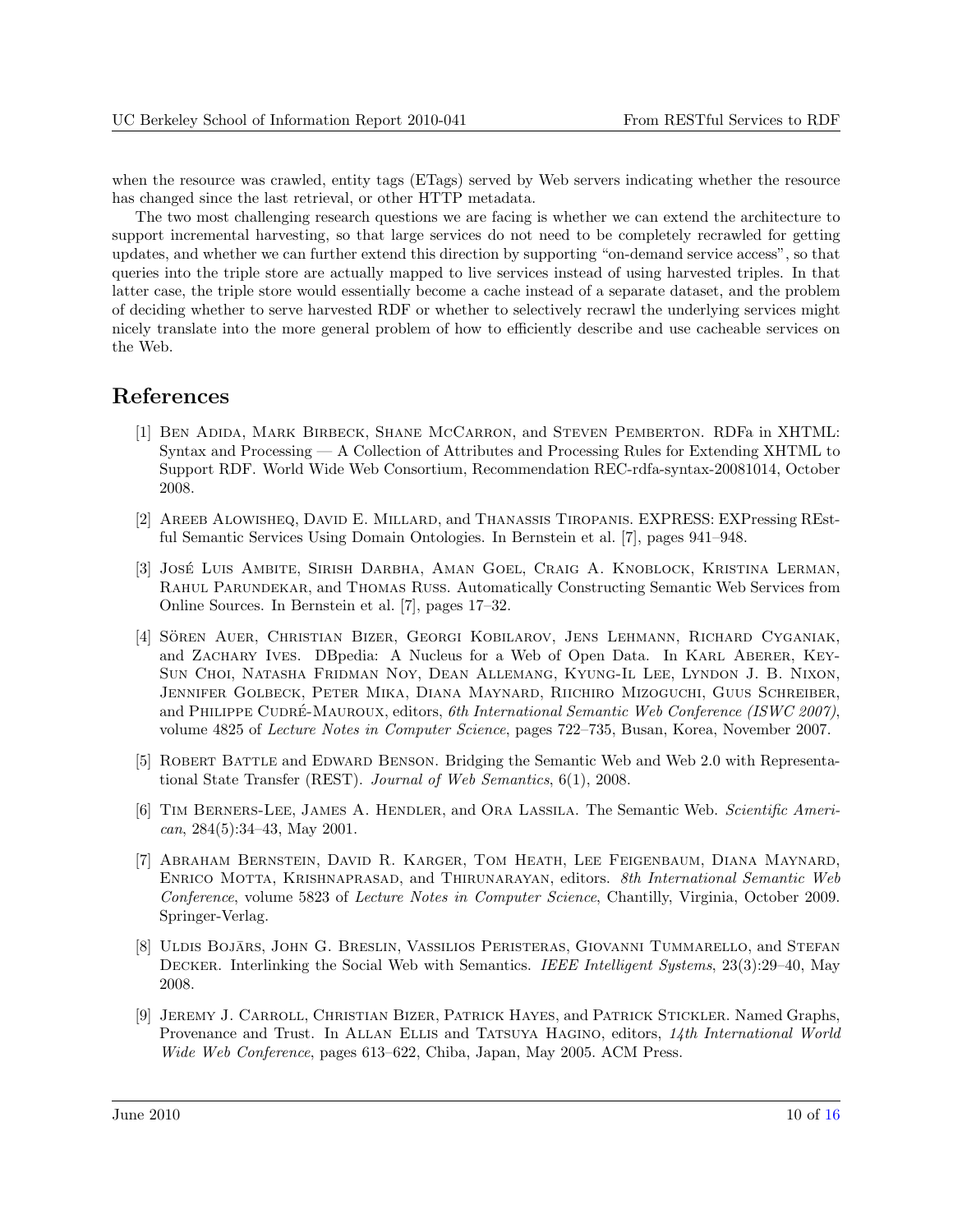- <span id="page-10-0"></span>[10] Dan Connolly. Gleaning Resource Descriptions from Dialects of Languages (GRDDL). World Wide Web Consortium, Recommendation REC-grddl-20070911, September 2007.
- [11] Cyrus Daboo, Bernard Desruisseaux, and Lisa Dusseault. Calendaring Extensions to Web-DAV (CalDAV). Internet RFC 4791, March 2007.
- [12] Lisa Dusseault. HTTP Extensions for Web Distributed Authoring and Versioning (WebDAV). Internet RFC 4918, June 2007.
- [13] LISA DUSSEAULT and JAMES M. SNELL. PATCH Method for HTTP. Internet Draft draft-dusseaulthttp-patch-15, October 2009.
- [14] Joel Farrell and Holger Lausen. Semantic Annotations for WSDL and XML Schema. World Wide Web Consortium, Recommendation REC-sawsdl-20070828, August 2007.
- [15] Roy Thomas Fielding, Jim Gettys, Jeffrey C. Mogul, Henrik Frystyk Nielsen, Larry Masinter, Paul J. Leach, and Tim Berners-Lee. Hypertext Transfer Protocol — HTTP/1.1. Internet RFC 2616, June 1999.
- [16] Roy Thomas Fielding and Richard N. Taylor. Principled Design of the Modern Web Architecture. ACM Transactions on Internet Technology, 2(2):115–150, May 2002.
- [17] Joe Futrelle. Harvesting RDF Triples. In Luc Moreau and Ian Foster, editors, International Provenance and Annotation Workshop (IPAW 2006), volume 4145 of Lecture Notes in Computer Science, pages 64–72, Chicago, Illinois, May 2006. Springer-Verlag.
- [18] MARC HADLEY. Web Application Description Language (WADL). Technical Report TR-2006-153, Sun Microsystems, April 2006.
- [19] Graham Klyne and Jeremy J. Carroll. Resource Description Framework (RDF): Concepts and Abstract Syntax. World Wide Web Consortium, Recommendation REC-rdf-concepts-20040210, February 2004.
- [20] JACEK KOPECKÝ, KARTHIK GOMADAM, and TOMAS VITVAR. hRESTS: An HTML Microformat for Describing RESTful Web Services. In 2008 IEEE/WIC/ACM International Conference on Web Intelligence, pages 619–625, Sydney, Australia, December 2008.
- [21] Jon Lathem, Karthik Gomadam, and Amit P. Sheth. SA-REST and (S)mashups: Adding Semantics to RESTful Services. In First IEEE International Conference on Semantic Computing (ICSC 2007), pages 469–476, Irvine, California, September 2007.
- [22] D. Martin, M. Burstein, J. Hobbs, O. Lassila, D. McDermott, S. McIlraith, S. Narayanan, M. Paolucci, B. Parsia, T. R. Payne, E. Sirin, N. Srinivasan, and K. Sycara. OWL-S: Semantic Markup for Web Services. Member Submission, W3C, 2004.
- [23] CESARE PAUTASSO. Composing RESTful services with JOpera. In ALEXANDRE BERGEL and JOHAN Fabry, editors, International Conference on Software Composition 2009, volume 5634 of Lecture Notes in Computer Science, pages 142–159, Zürich, Switzerland, July 2009. Springer-Verlag.
- [24] Cesare Pautasso and Erik Wilde. Why is the Web Loosely Coupled? A Multi-Faceted Metric for Service Design. In Quemada et al. [\[27\]](#page-11-0), pages 911–920.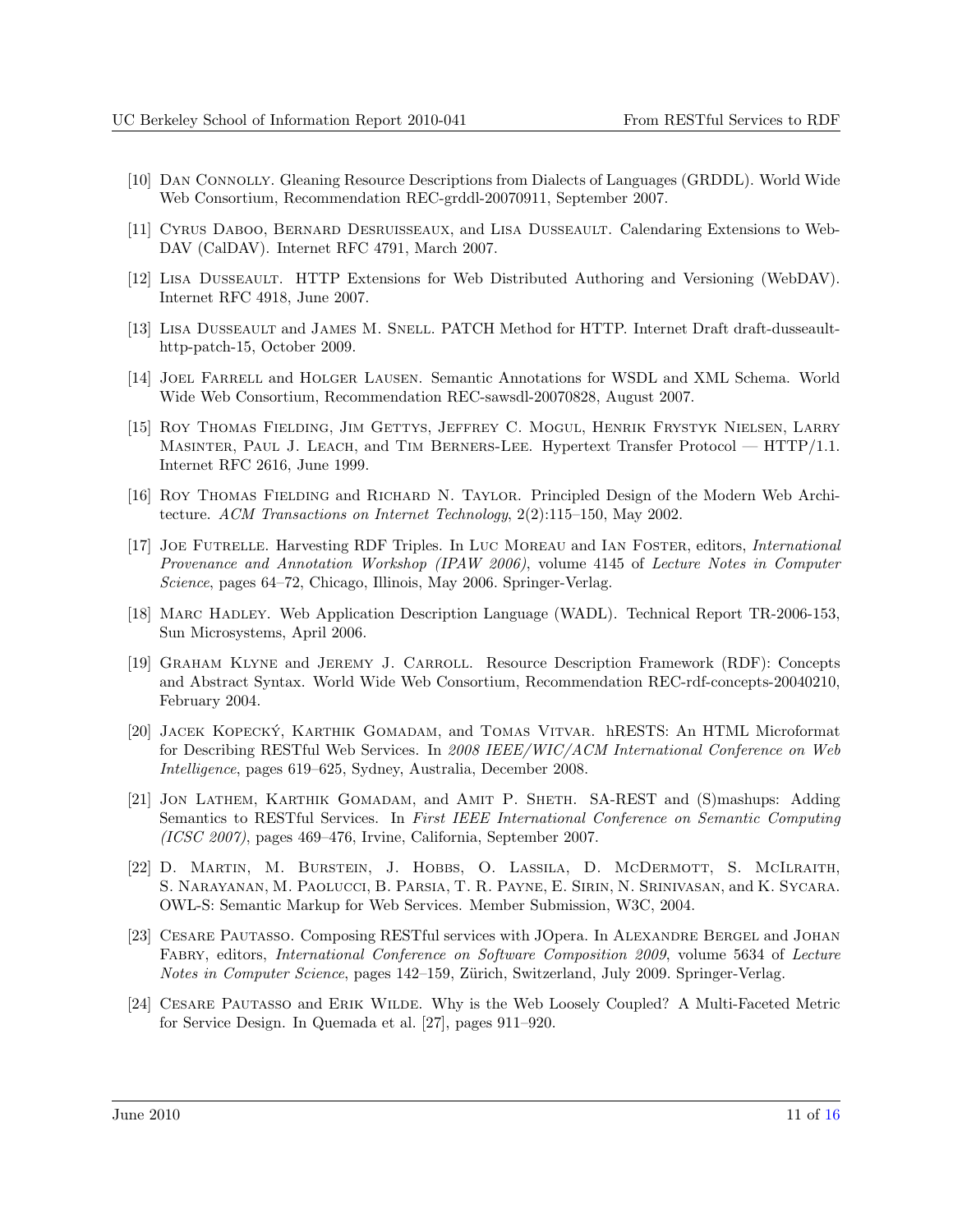- <span id="page-11-0"></span>[25] Nicoleta Preda, Fabian M. Suchanek, Gjergji Kasneci, Thomas Neumann, Maya Ramanath, and Gerhard Weikum. ANGIE: Active Knowledge for Interactive Exploration. In 35th International Conference on Very Large Data Bases (VLDB 2009), pages 1570–1573, Lyon, France, August 2009. ACM Press.
- [26] Eric Prud'Hommeaux and Andy Seaborne. SPARQL Query Language for RDF. World Wide Web Consortium, Recommendation REC-rdf-sparql-query-20080115, January 2008.
- [27] JUAN QUEMADA, GONZALO LEÓN, YOËLLE S. MAAREK, and WOLFGANG NEJDL, editors. 18th International World Wide Web Conference, Madrid, Spain, April 2009. ACM Press.
- [28] DUMITRU ROMAN, UWE KELLER, HOLGER LAUSEN, JOS DE BRUIJN, RUBÉN LARA, MICHAEL Stollberg, Axel Polleres, Cristina Feier, Cristoph Bussler, and Dieter Fensel. Web Service Modeling Ontology. Applied Ontology, 1(1):77–106, January 2005.
- [29] Fabian M. Suchanek, Mauro Sozio, and Gerhard Weikum. SOFIE: A Self-Organizing Framework for Information Extraction. In Quemada et al. [27], pages 911–920.
- [30] ERIK WILDE and YIMING LIU. Lightweight Linked Data. In 2008 IEEE International Conference on Information Reuse and Integration, Las Vegas, Nevada, July 2008.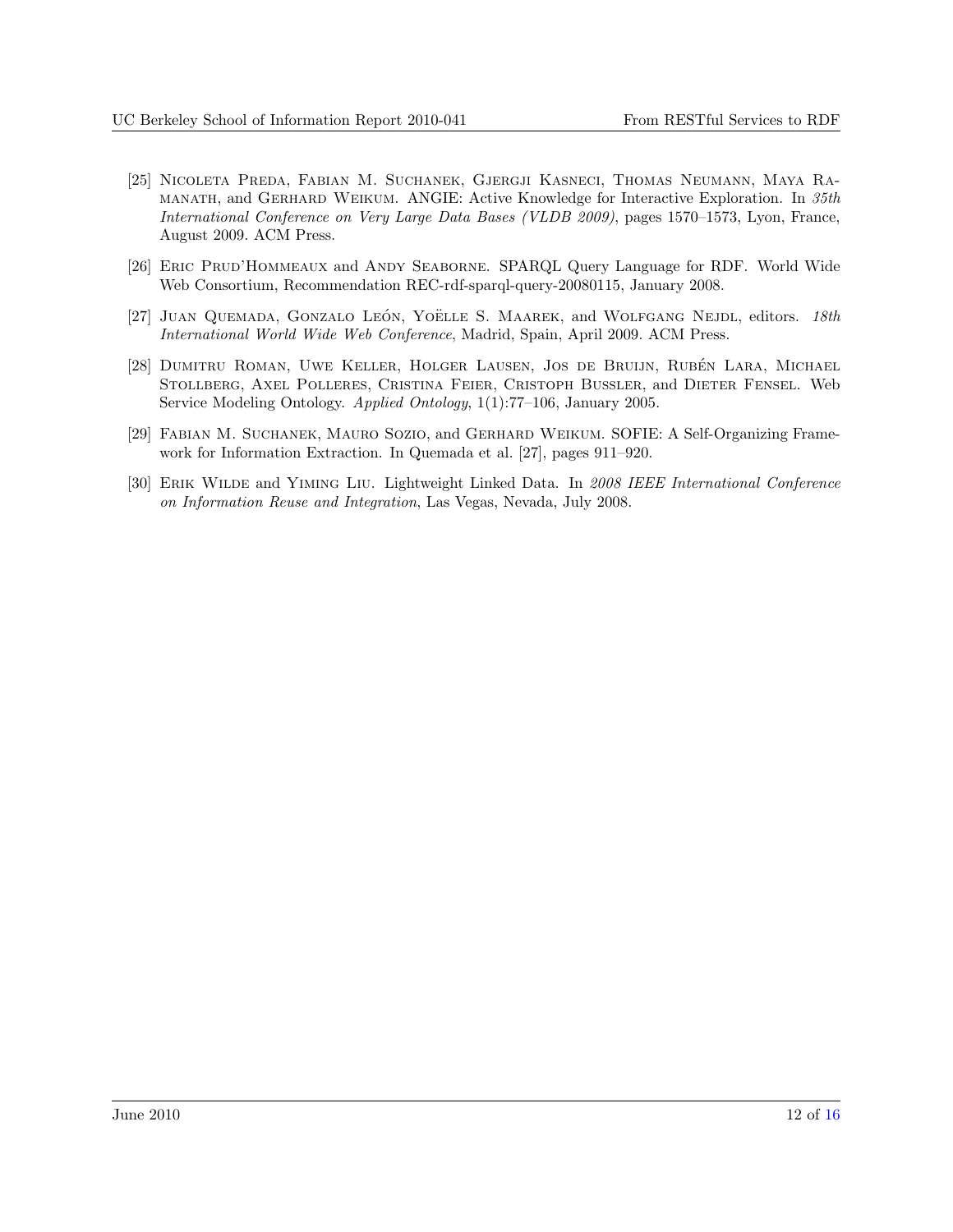<span id="page-12-0"></span>



| @prefix school: <http: rell.org="" school=""></http:> .                       |                                                 |  |  |
|-------------------------------------------------------------------------------|-------------------------------------------------|--|--|
| @prefix iana: <http: assignments="" media-types="" www.iana.org=""></http:> . | school: course-page-list a owl: ObjectProperty; |  |  |
| school: person a rdfs: Class ;                                                | rdfs:domain school:course-page ;                |  |  |
| rdfs:subClassOf rell:resource ;                                               | rdfs: range school: courselist;                 |  |  |
| school: course a rdfs: Class ;                                                | rdfs:subPropertyOf school:page.                 |  |  |
| rdfs:subClassOf rell:resource ;                                               |                                                 |  |  |
| school:course-page a rdfs:Class ;                                             | school: personcourse a owl: ObjectProperty ;    |  |  |
| rdfs:subClassOf rell:resource ;                                               | rdfs:subPropertyOf rell:link ;                  |  |  |
| school: courselist a rdfs: Class ;                                            |                                                 |  |  |
| rdfs:subClassOf rell:collection ;                                             | school: courses a owl: ObjectProperty ;         |  |  |
| school:person-html a rdfs:Class ;                                             | rdfs:subPropertyOf rell:link ;                  |  |  |
| rdfs:subClassOf <iana:text html=""> ;</iana:text>                             |                                                 |  |  |
| rell: represents school: person.                                              |                                                 |  |  |
| (C)                                                                           |                                                 |  |  |

| school: person-course a owl: ObjectProperty ;<br>rdfs:domain school:person ;<br>rdfs: range school: course ;<br>rdfs:subPropertyOf school:personcourse.                                                                                                               | school: course-page-course a owl: ObjectProperty ;<br>rdfs:domain school:course-page ;<br>rdfs:range school:course ;<br>rdfs:subPropertyOf school:courses. | (e) |  |  |  |
|-----------------------------------------------------------------------------------------------------------------------------------------------------------------------------------------------------------------------------------------------------------------------|------------------------------------------------------------------------------------------------------------------------------------------------------------|-----|--|--|--|
| <http: erikwilde="" faculty="" people="" www.ischool.berkeley.edu=""> a school:person ;<br/>school:person-website <http: dret.net="" netdret=""></http:>;<br/>school:person-course <http: 242="" courses="" programs="" www.ischool.berkeley.edu="">.</http:></http:> |                                                                                                                                                            |     |  |  |  |
| <http: 242="" courses="" programs="" www.ischool.berkeley.edu=""> a school:course ;<br/>school:course-person <http: erikwilde="" faculty="" people="" www.ischool.berkeley.edu="">.</http:></http:>                                                                   |                                                                                                                                                            |     |  |  |  |

 school:r391588838 a school:person-html ; rell:represents <http://www.ischool.berkeley.edu/people/faculty/erikwilde> .

(g)

Figure 5: N3 notation snippets of RDF triples generated for REST services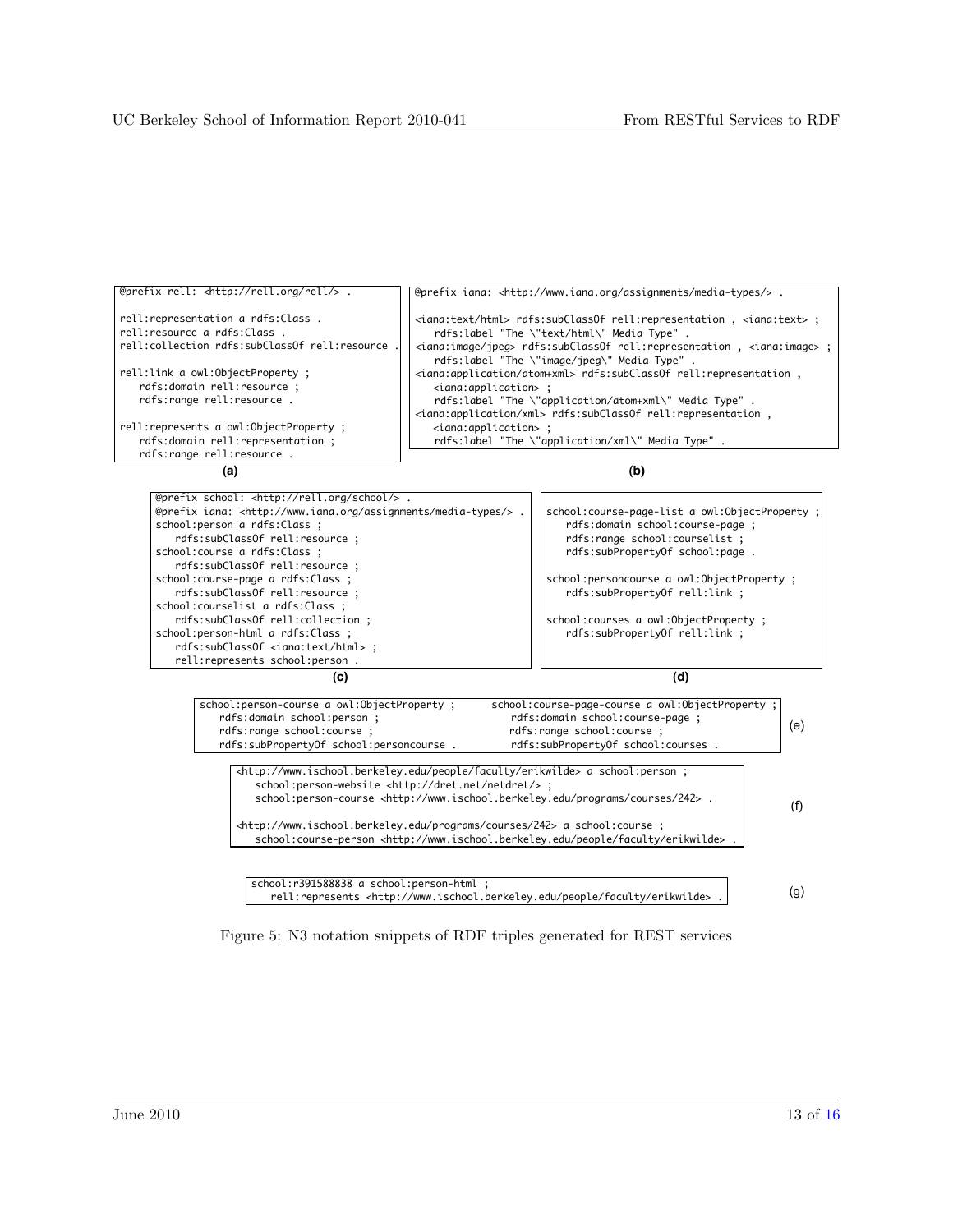<span id="page-13-0"></span>

Figure 6: An individual's properties in N3 notation



Figure 7: Composing four REST services, School, Twitter, Flickr and UserMap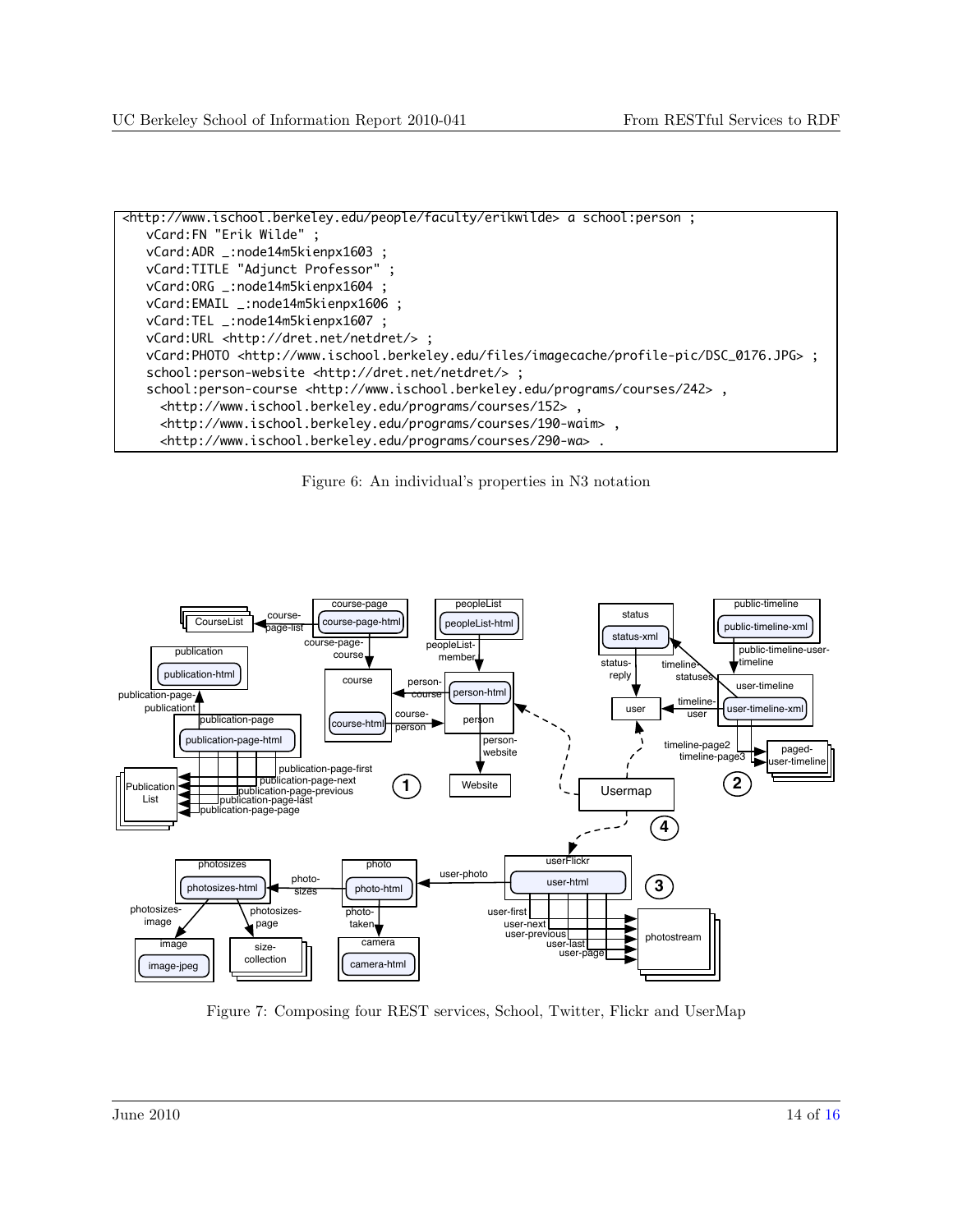<span id="page-14-0"></span>

Figure 8: N3 notation snippets for the composition scenario



Figure 9: Implementation